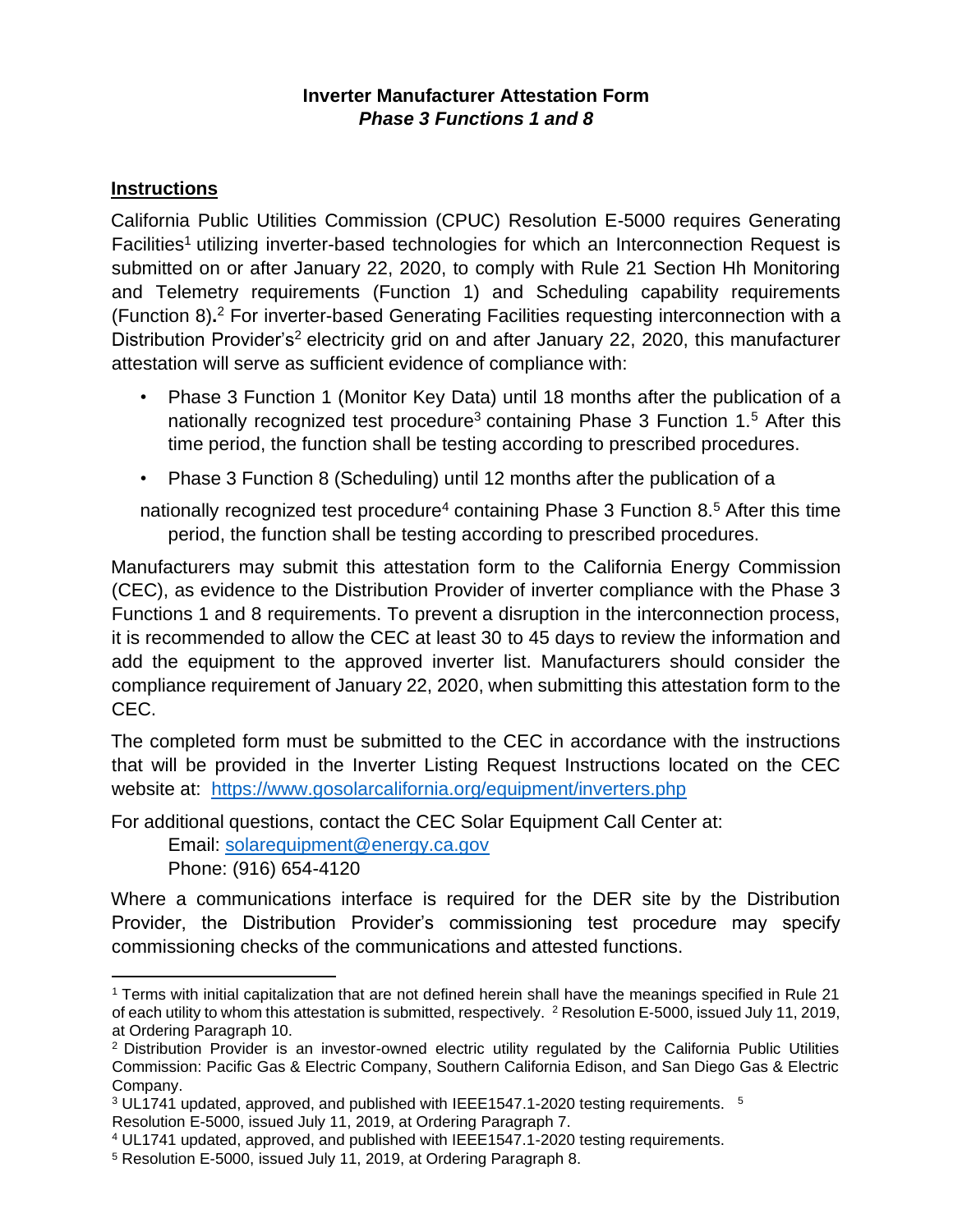

## **1. Inverter Manufacturer Attestation**

OutBack Power Technologies, an EnerSys Company ("Manufacturer") attests to the following:

- It has performed sufficient structured testing by qualified personnel based on the most updated publicly available testing criteria on each of the inverter models listed in this report.
- The inverter models listed in this report have demonstrated performance of each function as specified in this document.
- It will maintain testing records and make them available upon request.

# **Capability Requirement for Smart Inverter Phase 3 Function 1**

Each Smart Inverter listed below shall have the capability to communicate its performance information on the following functional elements:

- A. **Production or consumption of active power (Watts).** The inverter shall be capable of accurately communicating the active power (Watts) produced or consumed as measured at the terminals of the inverter.
- B. **Consumption or production of reactive power (Vars).** The inverter shall be capable of accurately communicating the reactive power (Vars) produced or consumed as measured at the terminals of the inverter.
- C. **Phase voltage measured at the AC terminals of the Smart Inverter (volts).** The inverter shall be capable of accurately communicating the measured AC voltage (volts) as measured at the terminals of the inverter.
- D. **Frequency measured at the AC terminals of the Smart Inverter (Hz).** The inverter shall be capable of accurately communicating the measured system frequency (HZ) as measured at the terminals of the inverter.
- E. For inverters designed for applications with energy-storage systems, the inverter shall be capable of communicating the operational state of charge as a percent of energy storage capacity.
- F. The inverter shall be capable of communicating when the inverter is capable of providing electric services, as follows:
	- $\Box$ **In-Service:** An operational state which indicates that the Smart Inverter is connected to the electric system and operating as determined locally by the Generating Facility operator or by a scheduling control system.
	- **Not In-Service:** An operating state that indicates that the Smart Inverter is not capable of connecting to the electric system and not capable of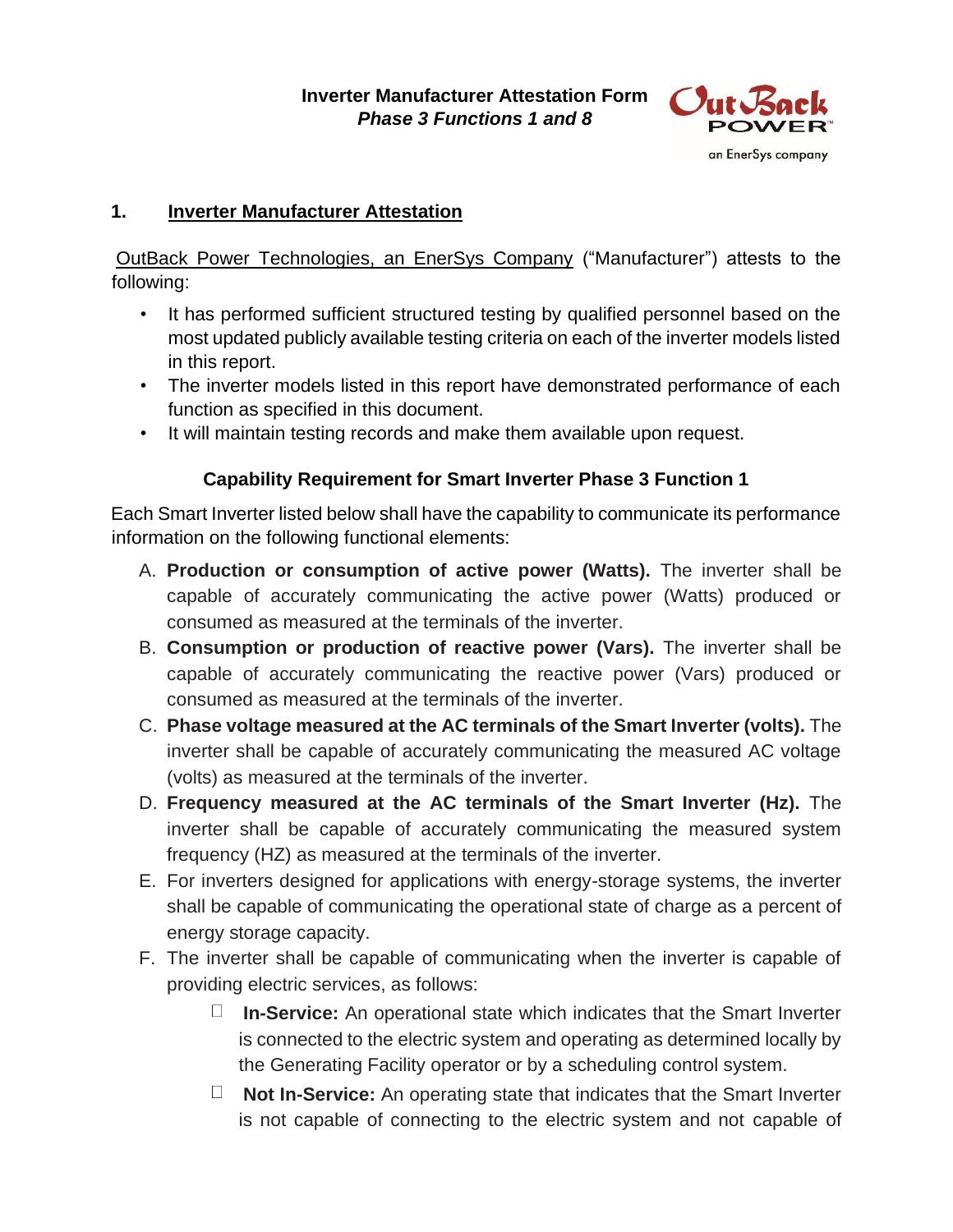providing any type of electrical support as required local or as commanded by a scheduling control system.

# **Capability Requirement for Smart Inverter Phase 3 Function 8**

The inverter shall respond to scheduling command changes that are sent to the inverter from an external scheduling control system. $8$  The inverter shall respond by changing its mode of operation as commanded by the external scheduling control within the expected time response for the given function. The scheduling functions for which the inverter shall respond may include one or a combination of the following mode changes:

- Modifications to the voltage and reactive set-points of the Dynamic volt/var function.
- Modifications to the reactive power set-points for the fixed power factor function.
- Modifications to the voltage and watt-reduction level set-points for the volt/watt function.

## **2. Inverter List**

Manufacturer attests that each of the following inverters have demonstrated performance of each function as specified in this document:

| <b>Inverter</b><br>Manufacturer <sup>9</sup> | <b>Inverter Name</b> | <b>Inverter Model</b><br>Number <sup>10</sup> | <b>Date Tested</b> | <b>Notes</b> |
|----------------------------------------------|----------------------|-----------------------------------------------|--------------------|--------------|
| <b>OutBack Power</b>                         | Radian               | GS8048A                                       | 01/22/2020         |              |
| <b>OutBack Power</b>                         | Radian               | GS4048A                                       | 01/22/2020         |              |
| <b>OutBack Power</b>                         | <b>SkyBox</b>        | SBX5048-120/240                               | 03/02/2020         |              |
|                                              |                      |                                               |                    |              |
|                                              |                      |                                               |                    |              |
|                                              |                      |                                               |                    |              |

# **3. Affidavit in Support of Manufacturer's Claim of Inverter Compliance with the Distribution Provider's CPUC-approved Electric Rule 21 Phase 3 Smart Inverter Functions 1 and 8.**

#### I, Nate Foss and the state as follows:

- 1. I am authorized to make this declaration as authorized representative of the Manufacturer;
- 2. I have personal knowledge of the matters set forth herein and if called upon as a witness could and would testify competently thereto;
- 3. I warrant that the inverter(s) listed in Section 2 are in full compliance with the Phase 3 Smart Inverter Function 1, as defined under Rule 21, Section Hh; and

<sup>8</sup> Note: The process of providing the scheduling command to the inverter is not a part of this attestation.